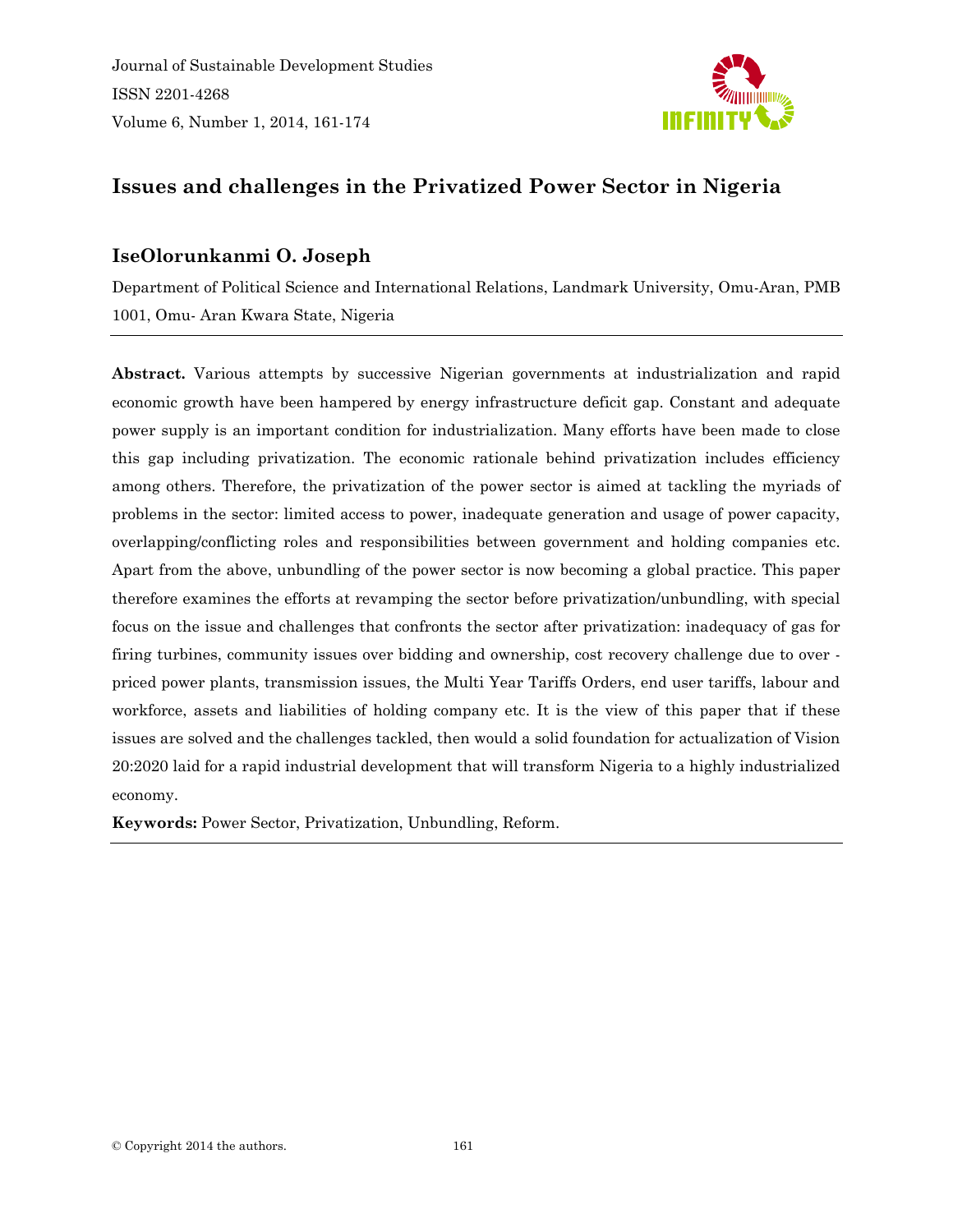## **Introduction**

The provision of regular, affordable and efficient electricity is crucial for the growth, prosperity, national security as well as the rapid industrialization of any society. It is also a truism that any nation that desire to develop will ignore the power sector at its peril. One of the prominent infrastructure deficit gaps in Nigeria is in the area of power. Nigerian electric power has been so epileptic that the Nigerian economy has been described as a generator economy (Ekpo, 2009). The Manufacturers Association of Nigeria (MAN) and the National Association of Small Scale Industries (NASSI) estimated that their members spend an average of about N2billion (about \$12 million) per week on self-power generation (Vanguard, 23rd February, 2013). A series of power sector polls conducted by NOI Polls Ltd for the second quarter of 2013 revealed that about 130 million, representing 81 per cent, out of the 160 million Nigerians generated their own electricity through alternative sources to make up for irregular power supply. The study also showed a combined average of 69 per cent or 110 million of Nigerians experienced greater spending on alternative electricity supply (Vanguard, January 28, 2014).

A recent statistics on use of generating sets in the country released by the Director-General of Centre for Management Development, Dr. Kabir Usman, revealed that about 60 million Nigerians spent N1.6 trillion on generators annually (This Day Live, November, 5 2013). The endemic power crisis came as a result of the inability of the existing plants to meet the ever increasing demand. The supply-demand gulf exist because of myriads of reasons: obsolete and dilapidated plants with 36% of installed capacity are over 20 years old;48% are over 15 years old and 80% are over 10 years old (Adenikinju,2003), lack of and poor maintenance of existing plants and poor managerial efficiency. The country's current power generation stands at 3,800 Megawatts and the per capita electricity usage is 136 kilowatt/hour. Nigeria's electricity consumption on a per capita basis was among the lowest in the world when compared with the average per capita electricity usage in Libya,  $4,270KWH$ ; India, 616KWH; China, 2,944KWH; South Africa, 4,803 KWH; Singapore, 8,307KWH; and the United States, 13,394KWH(Punch, December 26,2013). By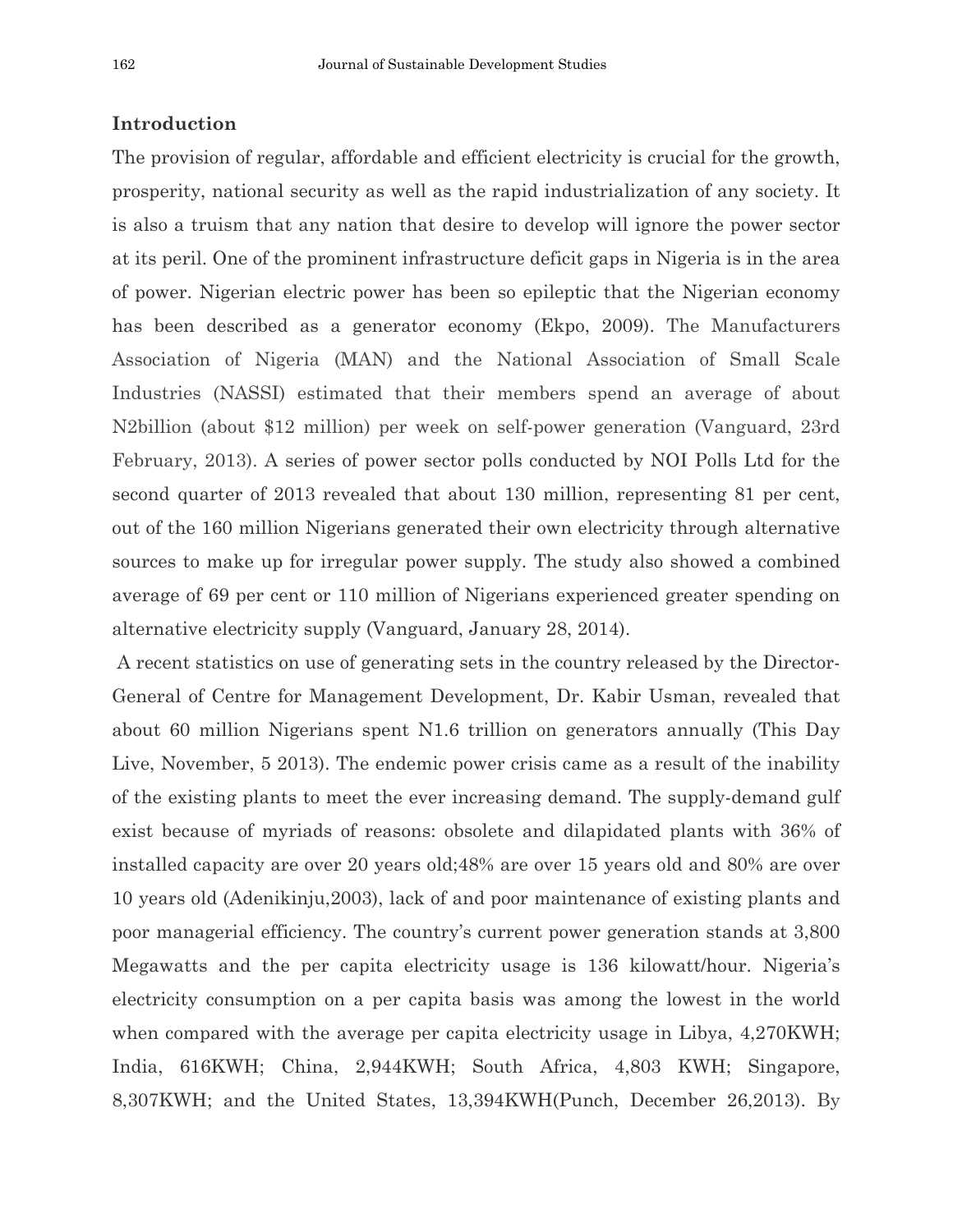comparison, South Africa, with a population of just 50 million, has an installed electricity generation capacity of over 52,000 MW. On a per capita consumption basis, Nigeria is ranked a distant 178th with 106.21 KWh per head, – well behind Gabon (900.00); Ghana (283.65); Cameroon (176.01); and Kenya (124.68) (Vanguard, February 26, 2013).

The electric power industry across the world is being deregulated at the wholesale price level. The policy change, in whatever form it finally takes, will have farreaching impacts on electricity production and consumption by private and public utilities. Consumers and the environment will also be affected by deregulation. (Roger, H. C. and David, H.2002)

Energy is an important input to production. Therefore, without electricity mass production of goods becomes virtually impossible. While erratic supplies of electricity disrupt production, voltage fluctuations negatively affect the durability of machines. Better electricity-related infrastructure can, thus, raise the efficiency and durability of physical capital. It is against this backdrop that this paper examined the issues and challenges in the privatized power sector in Nigeria in an attempt at finding lasting solution to an endemic problem.

### **Trajectory of the Power Sector Reform.**

In 1999, when the nation returned to democratic rule the government embarked on various infrastructural rehabilitation and expansion of development programmes. It is within these rehabilitation and expansion moves that involves the reforms in the power sector. The power sector as at that time was characterized by myriads of challenges even as it is now. These challenges include limited access to infrastructure, low connection rates, inadequate generation and usage of power capacity, ineffective regulation, high technical losses and vandalism, insufficient transmission and distribution facilities etc. In response to this alarming situation of Power generation between 1999 and 2000, the Federal Government of Nigeria (FGN) undertook aggressive rehabilitation of power infrastructures between 1999 and 2004 which (Lawal, 2008) referred to as the Infrastructure Rehabilitation phase of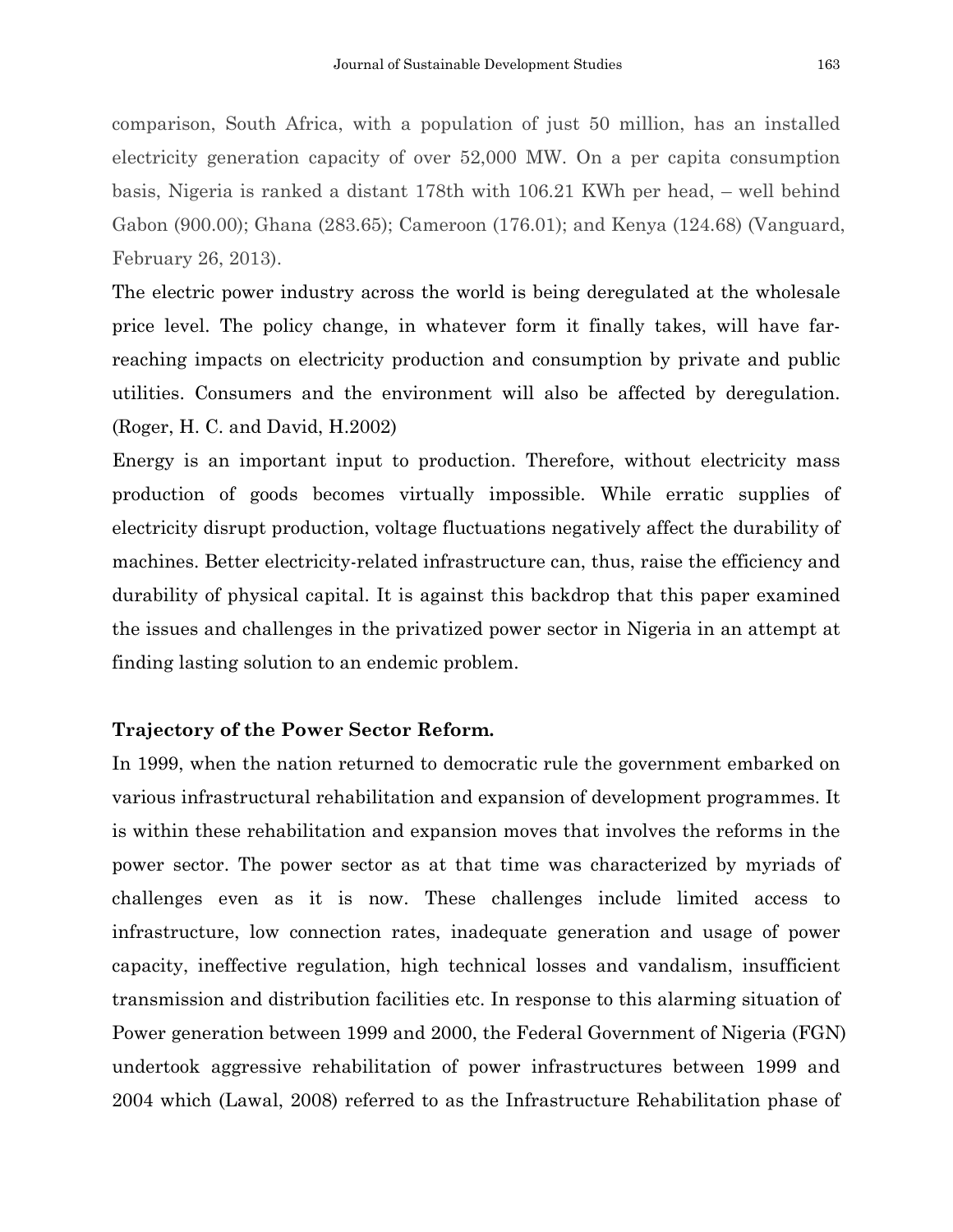the reform. A major part of this phase is the National Integrated Power Project (NIPP). The NIPPs were initiated in 2004 to boost electricity generation capacity by the opening of gas power stations across the country ( Okolobah,V. &Ismail,Z.,2013). This was followed as part of the reform in the electricity sector by the decentralization and the granting of licenses to different Independent Power Producers (IPPs). This phase of the reform tagged the Infrastructure Expansion Phase has as part of its components the granting of licenses to investors to establish private power plants known as the Independent Power Projects (IPPs). These IPPs generates and sell electricity privately to utilities or the general public (Lawal, 2008).The federal government of Nigeria began a holistic process of reform with the enactment of the Electric Power Sector Reform Act (EPSRA) 2005. The Act outlined the framework for a sustainable reform to:

• Unbundle the state owned power entity into generation, transmission and distribution companies

• Provide for the transfer of assets, liabilities and staff of NEPA to PHCN,

• migrate PHCN staff to successor generation, transmission and distribution companies

• Create a competitive market for electricity services in Nigeria

• Set up an independent regulator.

The reform process kicked off in 2005 with the unbundling of the state-owned NEPA into 11(eleven) distribution companies, 6 (six) generation companies, a single transmission company, and the incorporation of an initial holding company (Power Holding Company of Nigeria Plc. (PHCN).

The Reform proposes that a single subsidiary will control the transmission sector leaving the six generating companies and expected independent power producers to sell electricity to the eleven distribution companies. The distribution companies will in turn, control the supply of electricity within a designated geographical area. These objectives and the initial objectives of the Electric Power Sector Reform Act (EPSRA) 2005 were frustrated, inter alia, by eight obstacles:

1. the maintenance of an inappropriate pricing regime;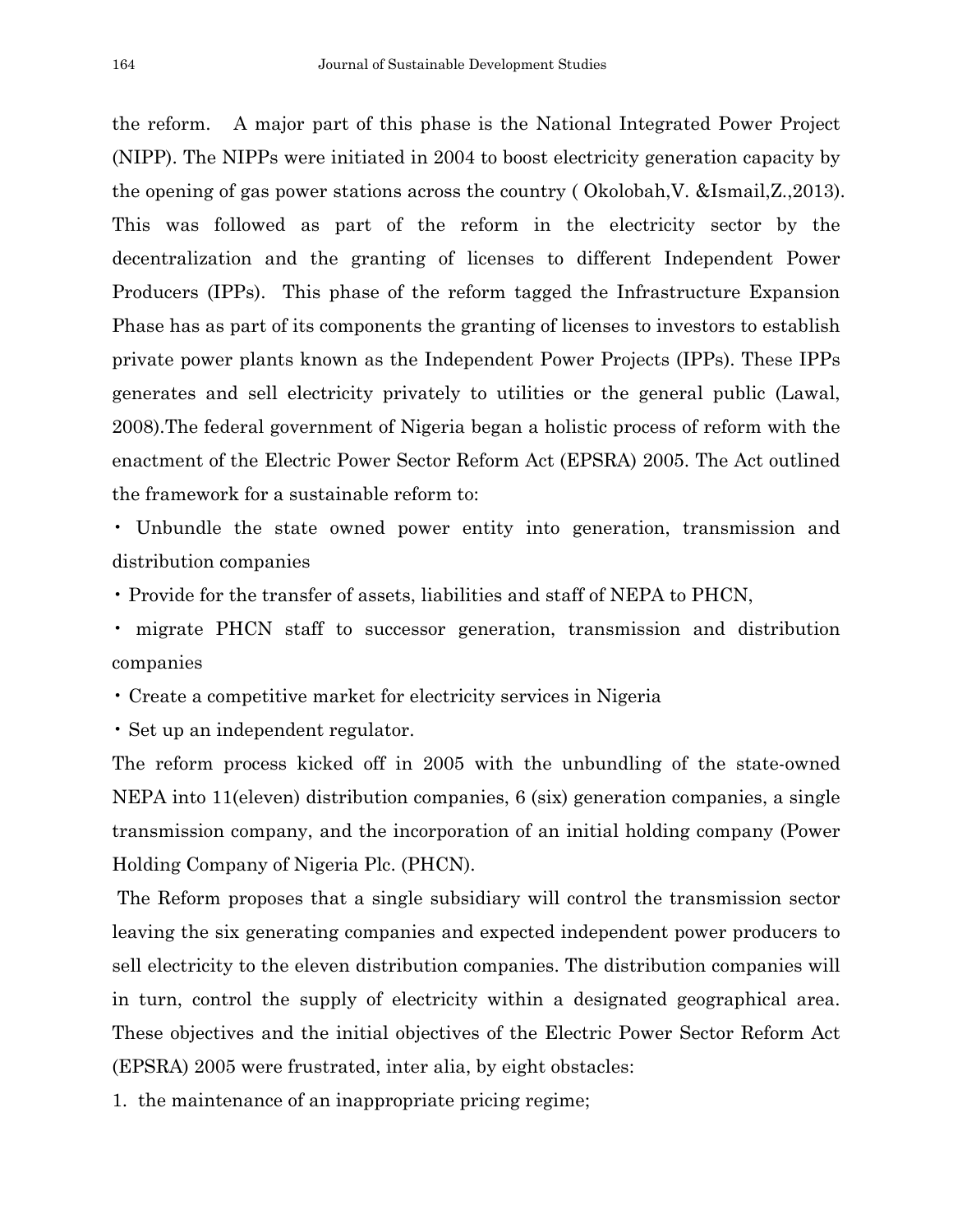2. the failure to establish a bulk purchaser in line with the provisions of the EPSR Act;

3. the failure to address investors' concerns about the creditworthiness of the distribution companies/bulk purchaser during their eventual transition to financial viability;

4. the operational and financial risks to potential acquirers of successor companies posed by the failure to reach an agreement with the labour unions on the settlement of outstanding arrears (of salaries, pensions and other benefits) and on severance pay;

5. the uncertainties generated by the delay in operationalising the Nigerian Electricity Liability Management Company (NELMCO);

6. the delay in contracting out the management of the Transmission Company of Nigeria (TCN);

7. concerns about the licensing regime for power generation and power distribution companies; and

8. the lack of continuity and consistency in pursuing the enactment and commencement of the Electric Power Sector Reform Act and subsequently, after the Act was eventually passed, in following the timelines established therein.

Following the two-year break in the reform agenda between 2007 and 2009, President Jonathan restarted the reform process and launched the Power Sector Roadmap in August 2010.The Roadmap is as follows:

- Privatisation commences: December 2010
- Submission of bids: July 2012
- National Council on Privatisation (NCP) approval of bids: October 2012
- Completion of negotiations: January 2013
- Completion of Industry Agreements: February 2013
- Payment of 25% Share Sale Purchase: March 2013
- Payment of 75% Share Sale Purchase: August 2013

Having completed the first phase of the power sector privatisation process, the Federal Government on November 1, 2013, handed over to private investors the 11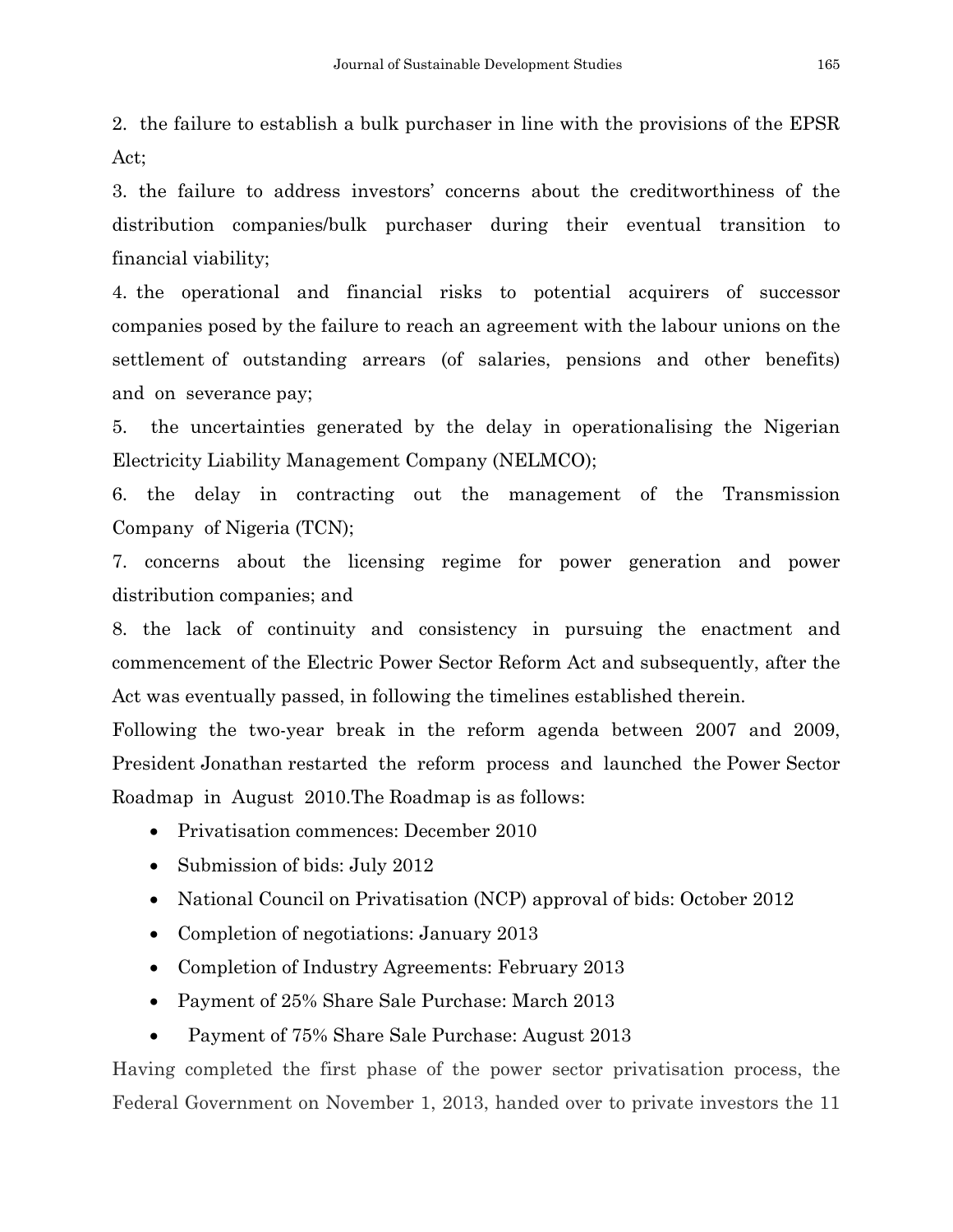distribution companies (Discos) and five generation companies (Gencos) formerly owned by the defunct Power Holding Company of Nigeria. Five generation companies (Gencos) and 10 distribution companies (Discos) won the bidding. The Bureau of Public Enterprises (BPE) put the total sale figures of both the Gencos and Discos at \$2.525 billion (about N404 billion). The Gencos went for \$1.269billion while the Discos were sold for \$1.256bn. The breakdown of the preferred bidders for the Electricity Distribution Companies (DISCOs) as approved by the National Council of Privatisation (NCP), are as follows: Kann Consortium won Abuja Distribution Company at \$164 million; Vigeo Power Consortium for Benin at \$129 million; West Power & Gas for Eko at \$135 million; Interstate Electrics Limited for Enugu at \$126 million; Integrated Energy for Ibadan at \$169 million; NEDC/ KEPCO for Ikeja at \$131 million; Aura Energy Limited for Jos at \$82 million; Sahelian Power SPV Limited for Kano at \$137 million; 4Power Consortium for Port Harcourt at \$124 million and Integrated Energy Distribution and Marketing for Yola at \$59 million.

For the Electricity Generation Companies (GENCOs), the preferred bidders included Amperion for Geregu Plant at \$132 million; Mainstream for Kainji Plant at \$50.76 million with commencement fee of \$237,870,000; North-South for Shiroro Plant at \$23.60 million with commencement fee of \$111 million; Transcorp/Woodwork for Ughelli Plant at \$300 million and CMEC/Eurafric for Sapele Plant at \$201 million.

Owners of the generation companies and their partners are as follows: Amperion Ltd, owner of Geregu I Genco has Chief Femi Otedola as the chairman. He is also the Chairman of Forte Oil, a major player in the nation's oil and gas sector. Otedola is financing 57% of Amperion's total equity. Its technical partners are BSG Resources Ltd with 38% and Shanghai Municipal Electric Power Company, 5%. Amperion purchased the PHCN firm for \$132 million.

Transcorp/Woodrock Consortium, which acquired the 972mw capacity Ughelli Power firm at \$300 million, has Mr. Tony Elumelu as its chairman. He committed \$225m fund through debt financing by African Finance Corporation (AFC), UBA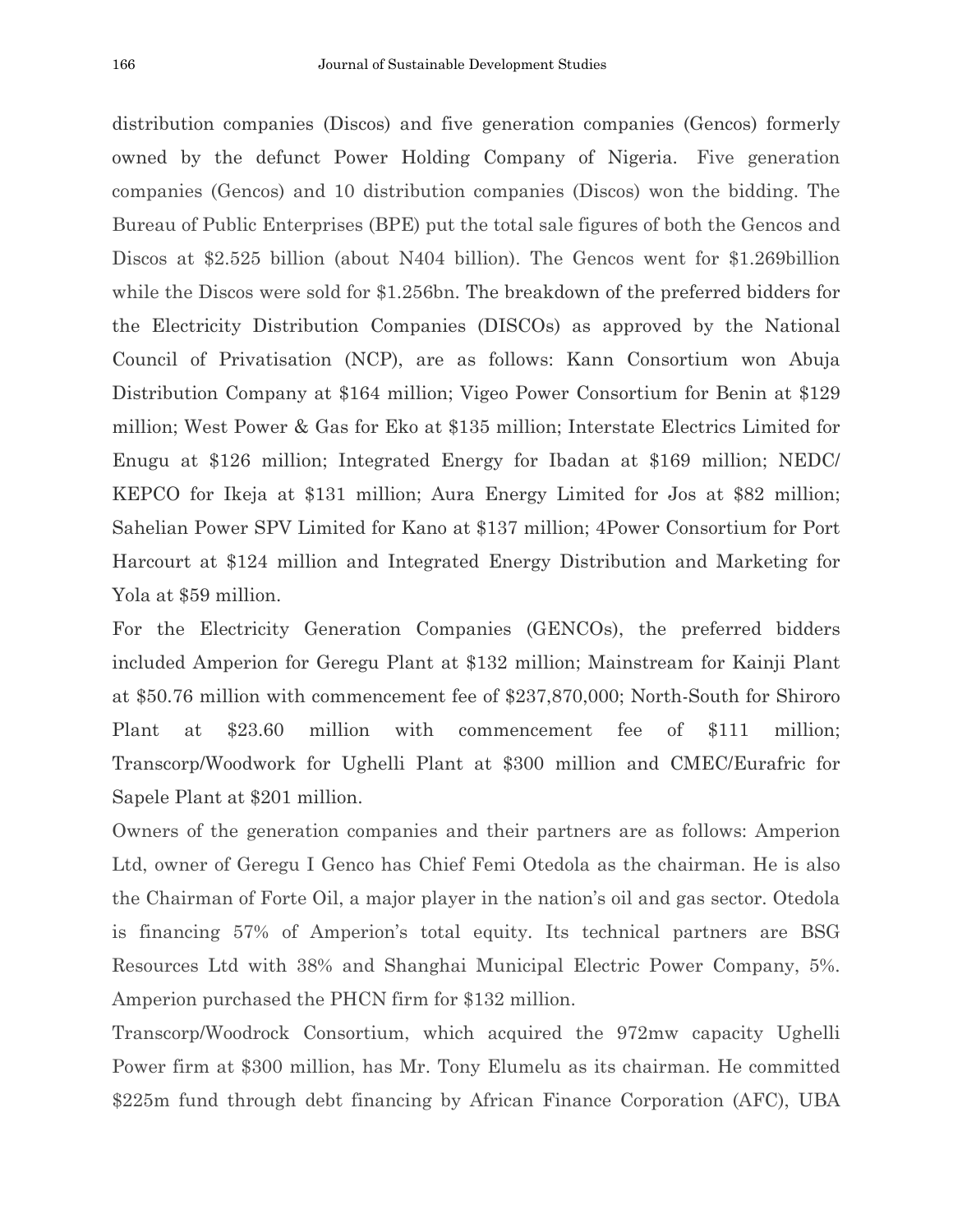and First City Monument Bank. Mainstream Energy Solutions, which got Kainji and Jebba Generation Company (Genco) for N27.2bn (\$170 million) has retired Colonel Sani Bello at the helm of its affair. The deal was financed by Guaranty Trust Bank and the African Finance Corporation, AFC. Mainstream will be partnering with a Russian company, RusHydro to acquire the plant. North South Power acquired the Shiroro generation plant at \$111.7 million. North-South has Niger state government as one of its owners. Other partners are XS Energy Ltd, BP Investment Ltd, Urban Shelter Ltd, Road Nigeria Plc, China International Water Electric and China Three Gorgers Corporation.

Sahara Energy Resource Nigeria acquired the Egbin Power Station. It is in partnership with NEDC/Korea Electric Power Company (KEPCO), an international investor for \$407 million. Sahara Energy Resource Nigeria is owned by Tope Sonubi and Tonye Cole For the distribution companies, KANN Consortium acquired the Abuja Distribution Company (Disco), Vigeo got the Benin Disco, West Power and Gas acquired Eko Disco, NEDC/KEPCO bought Ikeja, while Sahelian Power SPV got the Kano disco. Also, Integrated Energy Distribution and Marketing Company acquired both Ibadan and Yola discos, Interstate Electrics got Enugu, and Aura Energy got the Jos disco while the 4Power Consortium comprising Bayelsa, Rivers, Cross River and Akwa Ibom state governments acquired the Port Harcourt disco. KANN Utility Consortium Ltd won the bidding for the Abuja Distribution Company. The company, a joint venture of Copperbelt Energy Corporation (CEC) Plc and Xerxes Global Investments, acquired 60% of the Abuja Electricity Distribution Company (AEDC) at \$164 million.It has CEC Zambia as its technical partner.

Vigeo Power Ltd acquired the Benin Disco after paying 75% balance of \$96.75.It is owned by Victor Gbolade Osibodu.

West Power and Gas won the bidding for the Eko Disco. They are partnering with Siemens Ltd of Germany, the executor of the 434mw Geregu II; National Integrated Power Projects (NIPP) under the Niger Delta Power Holding Company (NDPHC); Alpha Consortium Ltd, Atlantic Meridian and Africa Infrastructure Investment Fund 2, Mauritius to form the West Power and Gas Consortium. West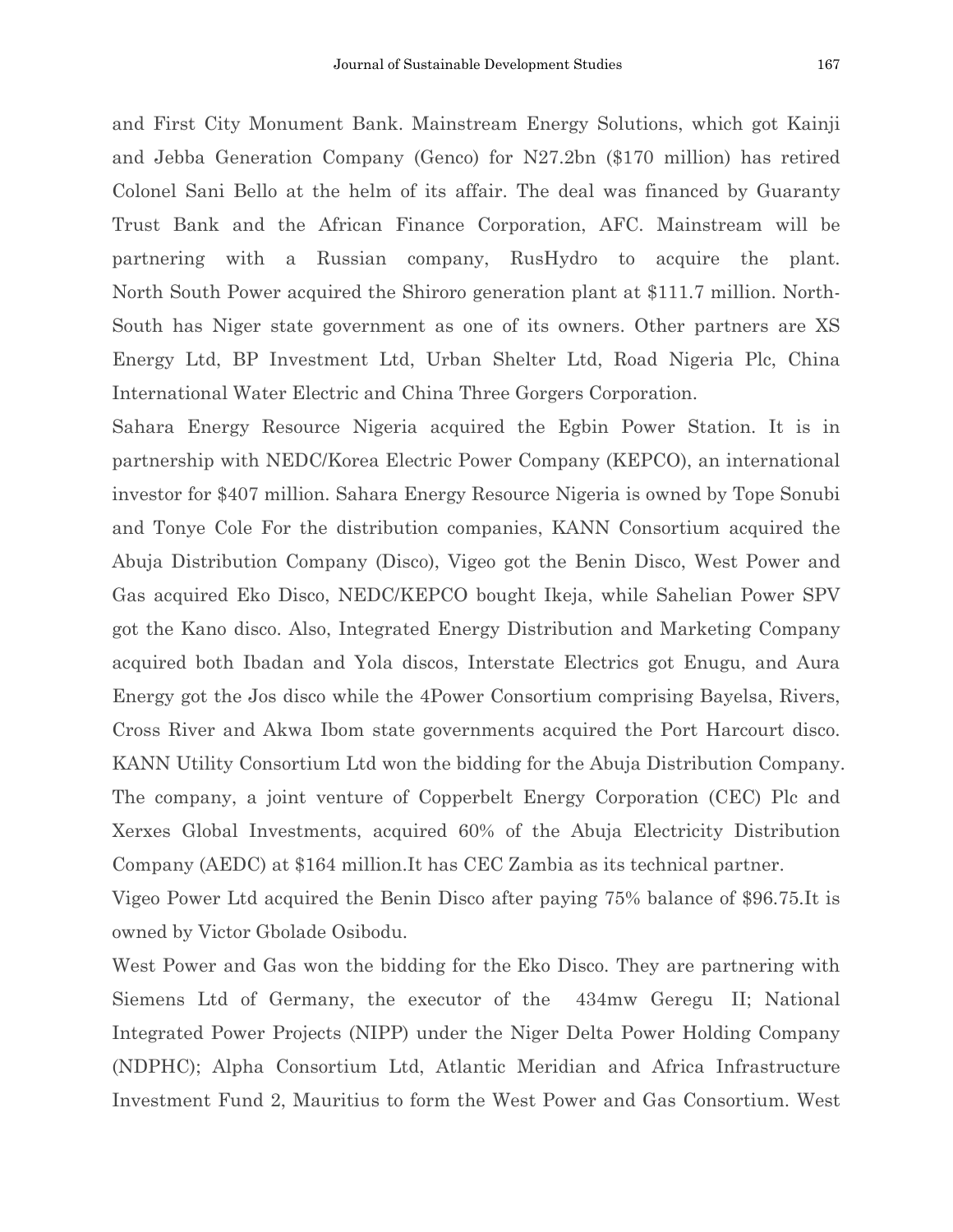Power acquired the Eko Disco after full payment of \$135 million. It has Mr Charles Momoh as the Chairman.

KEPCO/NEDC Consortium also acquired the Ikeja Distribution Company at \$134.75 million. The acquisition of Ikeja Distribution Company makes it the only investor to have a stake in both the generation and distribution sections of the Nigeria's power sector. It is a partner with Sahara Energy Resource Nigeria in the Egbin Power Station project .Integrated Energy Distribution and Marketing Company (IEDMC), acquired both the Ibadan and Yola Distribution Company for \$160 million. It is in technical partnership with the Manila Electric Company (Meralco), the Philippines largest distributor of electric power. The Chairman is Gen.Abdulsalam Abubakar .Sahelian Power SPV acquired the Kano Disco for \$102 million. It has Alhaji Yusuf Hamisu Abubakar as the Managing Director. Interstate Electrics acquired the Enugu Distribution Company for \$106.4 million. It has partners Power House International and Metropolitan Electricity Authority of Thailand as partners.The Chairman is Sir Emeka Offor .Aura Energy acquired the Jos Distribution Company. Aura acquired the distribution Company after paying \$82 million. The Chairman is Alhaji Mohammed Noma**.** 4Power Consortium which was formed by the governments of Bayelsa, Rivers, Cross River and Akwa Ibom states acquired the Port Harcourt Disco (Sunday Trust, 6th, October, 2013).

### **ISSUES AND CHALLENGES.**

## **The challenge of initial take-off**

Despite the privatization of PHCN in 2013, Nigeria's electricity generation capacity has declined from the peak generation level of about 4,517.6 mega- watts (MW) recorded in December, 2012 to about 3,670 MW in January, 2014.The electricity generation forecast was 12,800 MW of electricity, energy generation capacity 3,670 MW hour per hour (MWH/H), while actual electricity sent out into the national grid was 3,585.32 MWH/H. (nigeriapowerreform.org).

According to the recent poll by NOIPolls Limited Electricity supply in Nigeria worsened in the fourth quarter  $(Q_4)$  of 2013, at the peak of the privatisation process.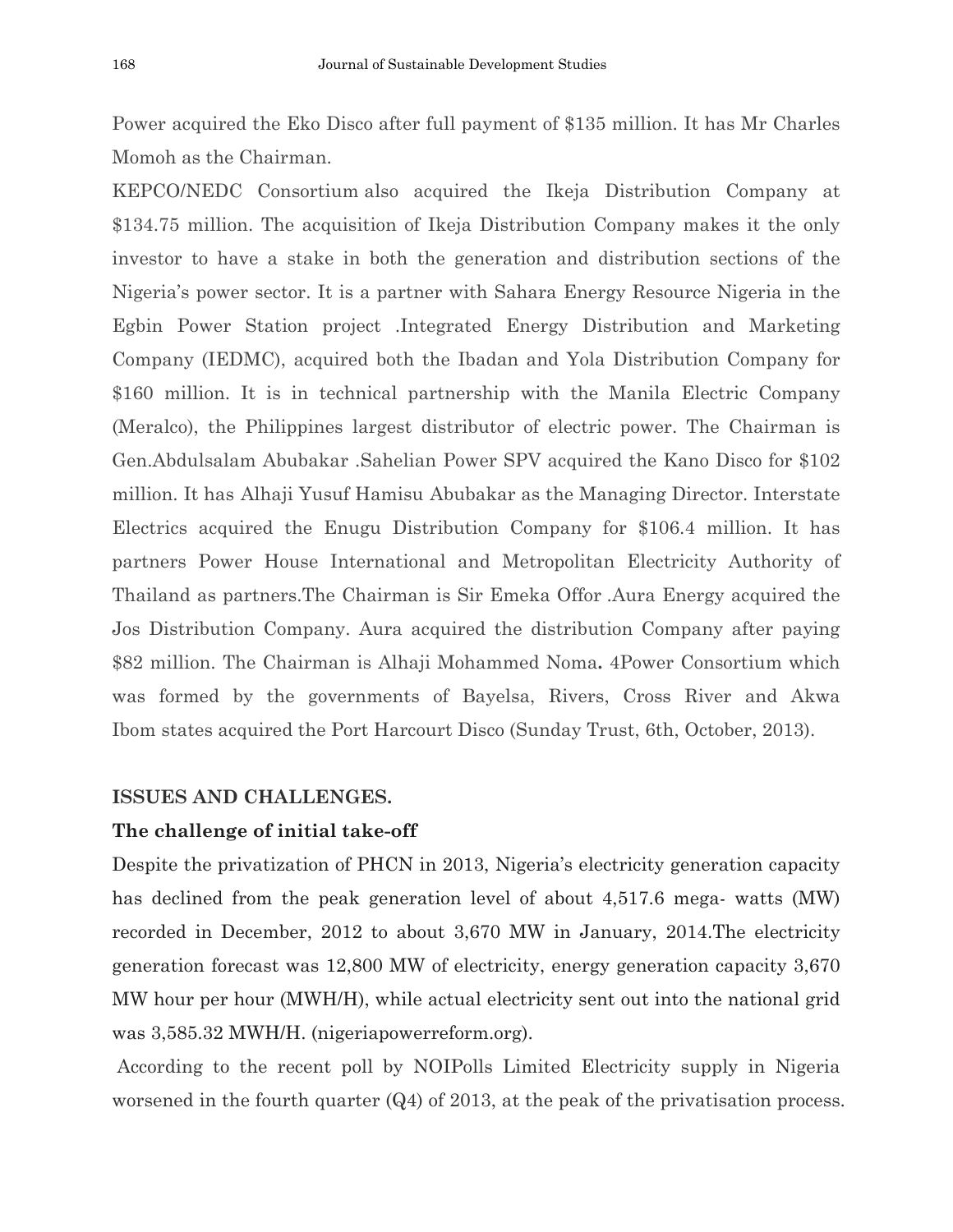According to the report, although power supply to households worsened in Q4, nevertheless, majority of Nigerians (70 percent) were hopeful about the ongoing reform in the power sector. The report indicated that an average of 46 percent of Nigerians received between 1-4 hours of continuous power supply daily, while 17 percent said they have received absolutely "No Light" in their households. The Poll however, noted that in Q4, the Nigerian power sector saw an achievement of a milestone as the privatisation process, initiated to reform the power sector was taken to the next level (Vanguard, 28, 2014). The Transmission Company of Nigeria is also facing initial challenge of fund as it requires about \$4.4billion to increase power transfer capacity, make the network more stable and reliable, and improve efficiency of electric power transfer by reducing transmission technical losses and enable TCN to increase transmission capacity to 16843 MW by end of 2018 (Vanguard, March 1st,2014)

#### **Funding**

The power sector is a highly capital intensive industry. Many of the investors that acquired the unbundled PHCN borrowed money from banks and having acquired these loans from these banks, continuous financing of the projects will become a herculean task. Nigerian banks provided 70 per cent of the funds in loans and equity of the N404bn paid for the power assets. The acquired loans and Federal government intervention funds disbursed through Money Deposit Banks will not be sufficient to fast track the rapid turn- around expected in the sector. Further challenge is that the estimated \$4.28bn required capital expenditure and rehabilitation expenditure which is hoped to be provided by indigenous banks (Punch, Dec.26, 2013).Having acquired PHCN subsidiaries, The Bureau of Public Enterprises Director General declared that the distribution companies (Discos) would be required to spend a total of \$357.7m in 2013 alone. Of the \$357.7m, the Abuja Disco would be expected to invest \$36.6m; Benin, \$24.3m; Enugu, \$27.2m; Ibadan, \$43.86m; Jos, \$22.75m; Kaduna, \$29.96m; and Kano, \$30. 38m. Others are the Eko Disco, \$45.2m; Ikeja, \$58.74m; Port Harcourt, \$25.5m; and Yola, \$13m. The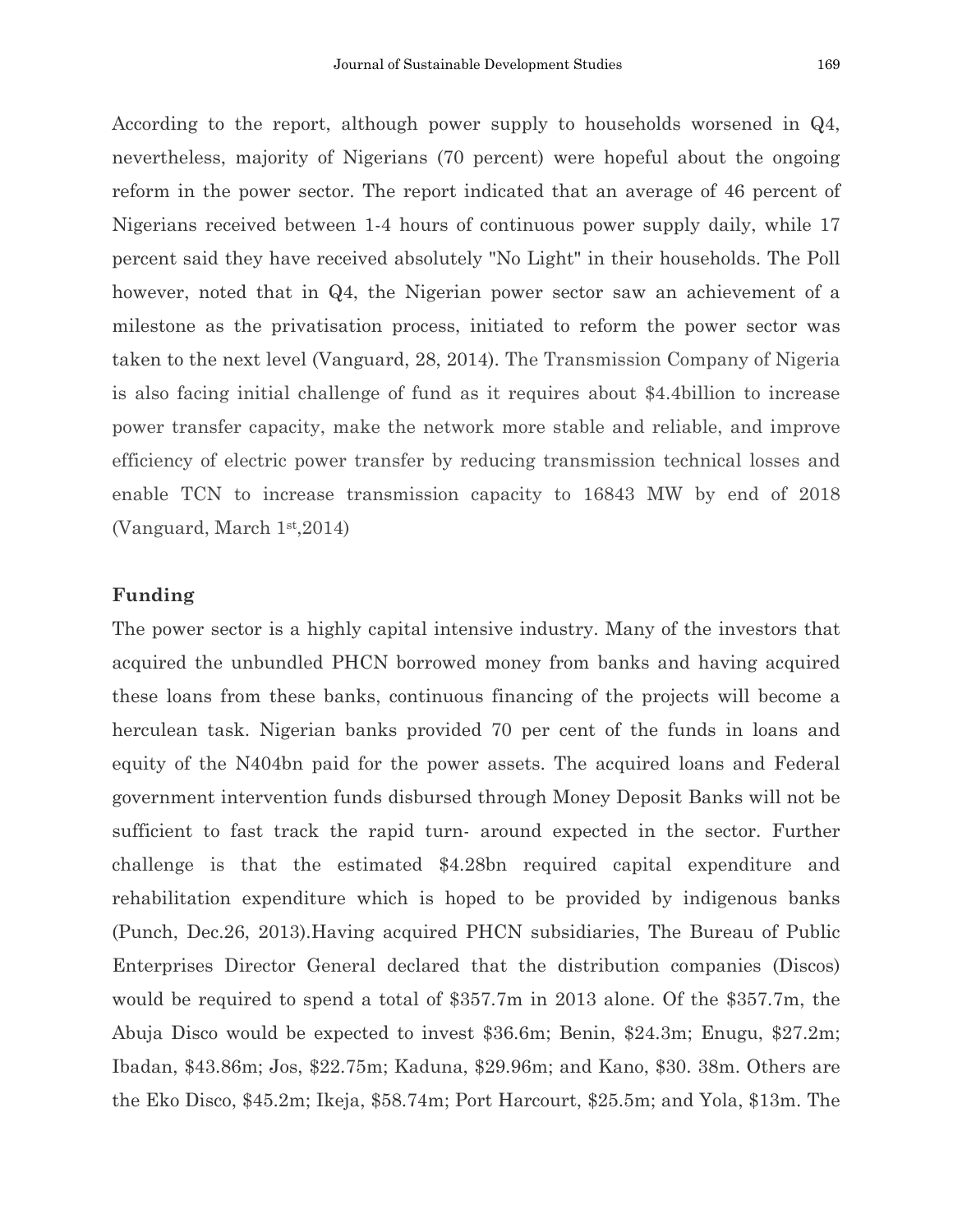expected spending by Discos is to cover the following areas: metering, health, safety and environmental practices, reduction in the number of customer interruptions due to network faults, new customer connections and network expansion, improving customer services and complaints handling procedures. Some of the successful bidders have not completed the payments as many of them still own the federal government. According to the Nigerian Electricity Regulatory Commission of the 11 electricity distribution companies in the country, only three have so far remitted to the Federal Government money due it (Punch, February, 26, 2014).

## **Inadequate Gas supply**

The power sector reform is anchored on the use of gas to power systems in order to meet the needs of the country. The availability of gas to ensure consistency in power supply has been a great challenge. This challenge is a result of the inadequate infrastructure needed for gas gathering, processing and transportation. The negative effects of saboteurs and vandals in gas production affect the availability of gas. Gas supply to the power plants was not taken into consideration that this will affect the operation of the power .For instance approval for the construction of some plants like the Alaoji 1074 mega- watts (MW), Egbema 338MW, Geregu 848MW and Omotosho 786MW gas turbines by the Obasanjo's administration did not factor in the issue of gas supply to these plants. The resultant effect is that these plants has remained unutilized long after they were commissioned.

## **Consumers' fraudulent practices**

There are many fraudulent practices by many electricity consumers that were ignored by the former PHCN either due to lack of information or with the active connivance of dubious staff of the organization. These fraudulent activities reduce the income generation of the former PHCN. If left unchecked it will hinder revenue of the new owners of the privatized PHCN. These offences were committed when consumers and utility staff resort to unlawful direct hooking from line; bypassing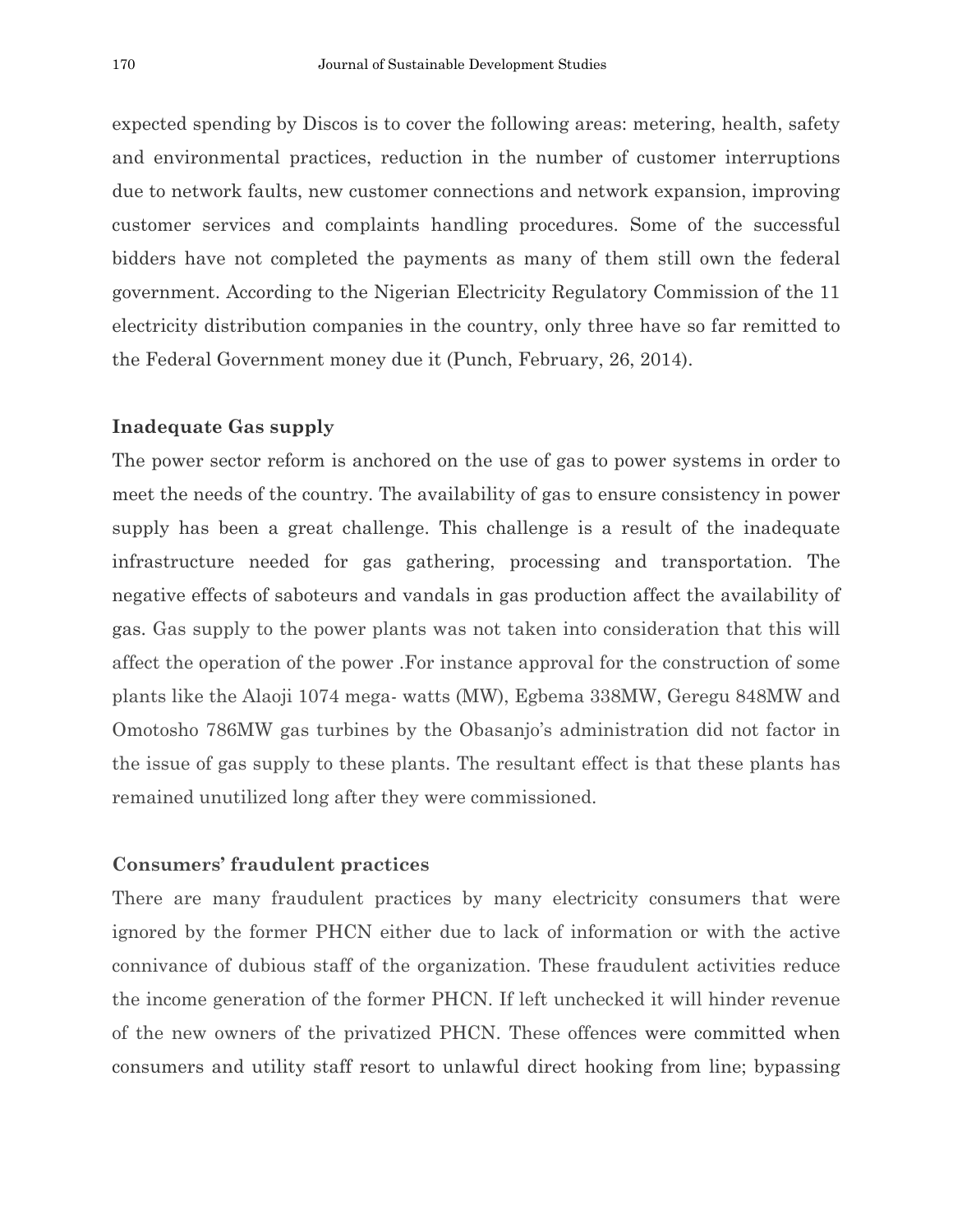energy meter; injecting foreign elements into the energy meter; drilling holes in electro-mechanical meter; or assigning illegal amount of energy units to consumers.

#### **Determining the end user tariffs**

The efficient pricing of electricity is central to a well-functioning power sector. Power pricing guides investment decisions and is critical for cost recovery. It also signals to users the cost of marginal consumption and should ideally encourage the optimal utilization of installed capacity. But achieving efficient power pricing is easier said than done. The power sector is characterized by substantive up-front fixed costs, and it takes many years for capacity to be fully utilized. Beyond that, costs vary across times of the day (peak/off-peak), seasons (dry/rainy), users (residential/commercial), and geographic areas (urban/rural), which should be taken into consideration when setting prices that promote efficient use (Briceño-Garmendia,C.& Shkaratan,M*.,2011*). Electricity prices in Nigeria are currently below production costs. Therefore, the industry is barely able to generate enough revenue to cover its operating costs let alone meet its considerable capital expenditure needs. This is a huge challenge that new owners will have to contend with as they cannot source for fund from government the way PHCN did. Whatever approach that the new owners will adopt must take into consideration the ability of the end users to pay. Technicality behind setting efficient tariffs were complex, power providers and regulators also face a conflict between promoting economic efficiency and societal well-being. As Borenstein (2008) observed that if incomechallenged groups are to enjoy the benefits of power provision, policy makers must set affordable tariffs below production costs or introduce an explicit subsidy regime. In an attempt to address this tariff issue, Nigerian Electricity Regulatory Commission (NERC) has been charged with the dual function of ensuring that the

prices charged by licensees are fair to the consumers and sufficient to allow the licensees to finance their activities and to allow for reasonable earning and profits for efficient operation. NERC has developed a new tariff approach called the Multi Year Tariff Order, MYTO. At the centre of this is an order that calculates electricity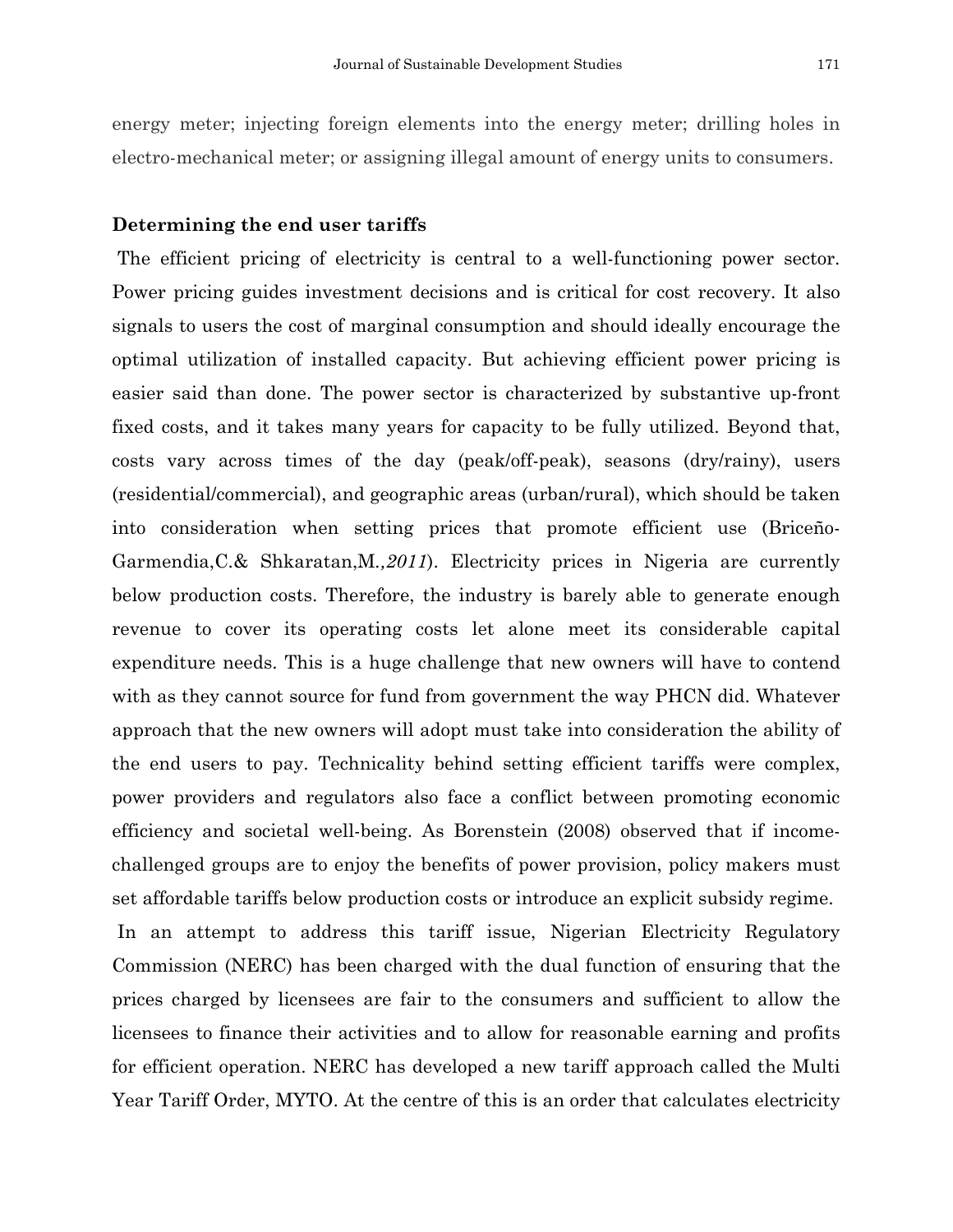prices based on revenue requirements of the whole industry. The workability of this approach remains to be tested when full takeover and operation commences.

## **Reconciliation of assets and liabilities of PHCN**

The unbundled PHCN was poorly managed which was one of the reasons why it could not sustain itself by generating enough revenue to remain in operation. Therefore there is the challenge of not having comprehensive information detailing the assets and liabilities of the erstwhile PHCN. In a bid to solve this issue the Federal Government set the Nigerian Electricity Management Company (NELMCO).It is serve as a government Special Purpose Vehicle based on the understanding that it would assume and manage extant assets, liabilities and other obligations that could not be easily transferred from PHCN to the Successor Companies. There will likely arise conflicting interest between the new investors and the government over the quality of assets that were privatized as the assets will require additional huge investment to upgrade the assets to standard that will ensure smooth running of the equipment. Government as equity shareholder may be unwilling to commit substantial amount to such investments

## **Workforce**

The former employees of PHCN like every employee of privatized companies elsewhere have been averse to the privatization of the sector. The fear of the future of their employment created the initial resistance to the unbundling process. Some of their initial concerns that bothers on arrears in salaries, pensions, severance and other benefits) owed to them had been taken care of. What could pose further challenge are issues that hinges on the criteria to be adopted in choosing those to be retained and those to be laid off. This become an issue when most of them were retained to keep the business going even when their severance allowances had been paid with the hope that they will be reabsorbed. This might create room for sabotage from disappointed staff.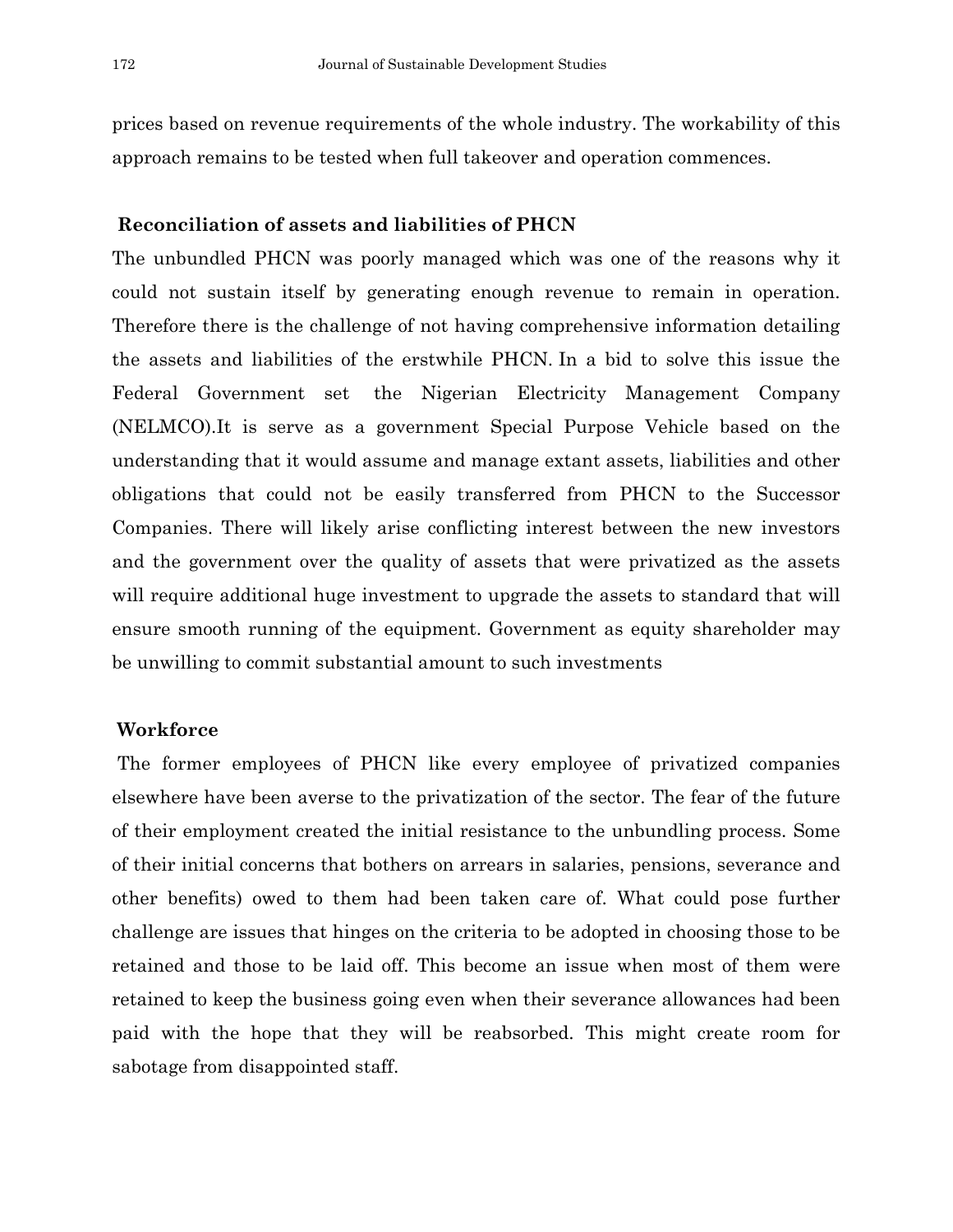#### **Conclusion**

There is no doubt that the attempts by successive Nigerian governments culminating in the Power Sector Roadmap an integral component of the Transformation Agenda of President Goodluck Ebele Jonathan are no doubt bold steps towards the rapid development of the economy. However, the challenges and issues examined here will no doubt significantly affect the aims and objectives of the reform. There is therefore the need by the government to boldly tackle these issues and challenges. The power sector is indeed a very important sector critical to the rapid transformation of any economy. Therefore the reform is in the right direction. The challenges mentioned here are by no means exhaustive, if the Government can intervene and resolve them, it will create a peaceful environment for the new investors to operate.

#### **References**

- [1] Adenikinju, A.F. (2003) Electric Infrastructure failures in Nigeria: A survey based analysis of the costs and adjustment responses. www.sciencedirect.com/science
- [2] Anders, I, (2009) Energy Infrastructure and Industrial Development Working Paper 12/2009 UNIDO
- [3] Borenstein, S. (2008). Equity Effects of Increasing-Block Electricity Pricing. Paper CSEMWP180, Centre for the Study of Energy Markets, University of California, Energy Institute.
- [4] Briceño-Garmendia,C.& Shkaratan,M (2011) Power Tariffs: Caught between Cost Recovery and Affordability. Africa Region Sustainable Development Unit .The World Bank WPS5904
- [5] Ekpo, A. H. (2009). 'The Global Economic Crisis and the Crises in the Nigerian Economy', Presidential Address to the 50th Conference of the Nigerian Economic Society, September, Abuja-Nigeria
- [6] Oketola,D.(2013,December,26) Funding infrastructure, gas supply problems plague power sector Punch. Retrieved from http://www.punchng.com/business/energy/funding- infrastructure-gassupply-problems- plague-power-sector.
- [7] Lawal, L. (2008). Nigeria: A case Study in Power Shortages. Energy Tribune, April 10, 2008. Okolobah,V & Ismail,Z On The Issues, Challenges and Prospects of Electrical Power Sector in Nigeria International Journal of Economy, Management and Social Sciences 2(6) June 2013, Pages: 410-418